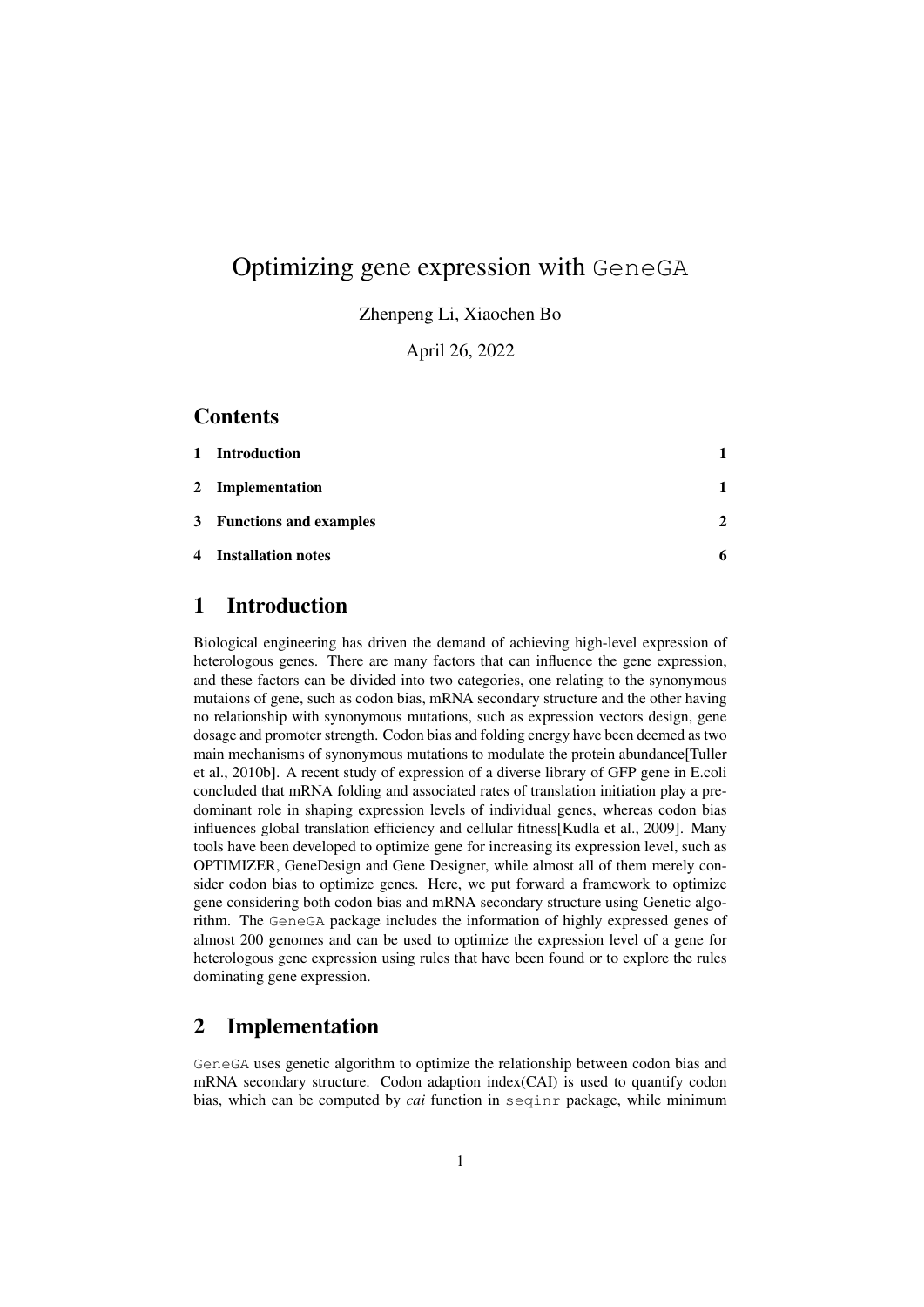free energy is used to quantify mRNA secondary structure, which can be computed by *fold* function. Certain region can be specified to optimize the relationship between codon bias and mRNA secondary structure, while codons in the other regions will be replaced by their correspondence most preference codons. Meanwhile, GeneGA also has the option to let the user specify the ramp region[Tuller et al., 2010a], i.e. the first 30-50 codons of genes, which has been suggested to have low translation efficiency and serve as an optimal and robust means to reduce ribosomal traffic jams. When ramp and the specified region are intersecting, the intersectant region will be optimized to have lower CAI and higher minimum free energy, while the other region will be optimized to have higher CAI and higher minimum free energy.

The GA procedure is as follows:

1) Generating a population

At the start, the specified sequence is translated to amino acid sequence, then popSize random sequences are generated by sampling the synonymous codon of each amino acid.

2) Calculating the objective function values

Calculate the value of objective function for each member of the population.

If the ramp is not considered or the end of the ramp region does not lie in the selected region while ramp is considered:

 $E = R(CAI)^{2} + R(MFE)^{2},$ 

If the end of the ramp region lies in the selected region:

 $E = R(1/CAI<sub>1</sub>)<sup>2</sup> + R(CAI<sub>2</sub>)<sup>2</sup> + R(MFE)<sup>2</sup>,$ 

If the end of the ramp region lies after the position of selected region:

 $E = R(1/CAI)^{2} + R(MFE)^{2},$ 

In the formulas,  $R(X)$  represents the rank number of X in the population by increasing order. CAI and MFE denote the CAI value and minimum free energy of the member in the population respectively, while  $CAI<sub>1</sub>$  and  $CAI<sub>2</sub>$  denote the intersectant region of ramp and selected region and the region that is not intersected respectively. 3) Selection

Compute the expect number of each sequence based on the objective function values, the number of that sequence in the new population is determined by the integer part of expect number, while the digit part of expect number will be undergone roulette algorithm to determine its number in the new population.

4) Crossover

With probability crossoverRate, two member of the population exchange their sequences at random chosen point.

5) Mutation

With probability mutationChance, each codon of sequence will change its codon by random sampling from its synonymous codons.

### 3 Functions and examples

Users are free to choose the factors to optimize the gene. The function *GeneGA* considers both codon bias and mRNA secondary structure to optimize their relationship, *GeneFoldGA* only takes mRNA secondary structure into account and result in the largest minimum free energy of the mRNA or selected region, while *GeneCodon* merely optimizes the codon bias of gene. Detailed description of these functions can be accessed from the reference manual. Two *show* methods are provided to display the results of *GeneGA* and *GeneFoldGA*, meanwhile, two *plotGeneGA* methods can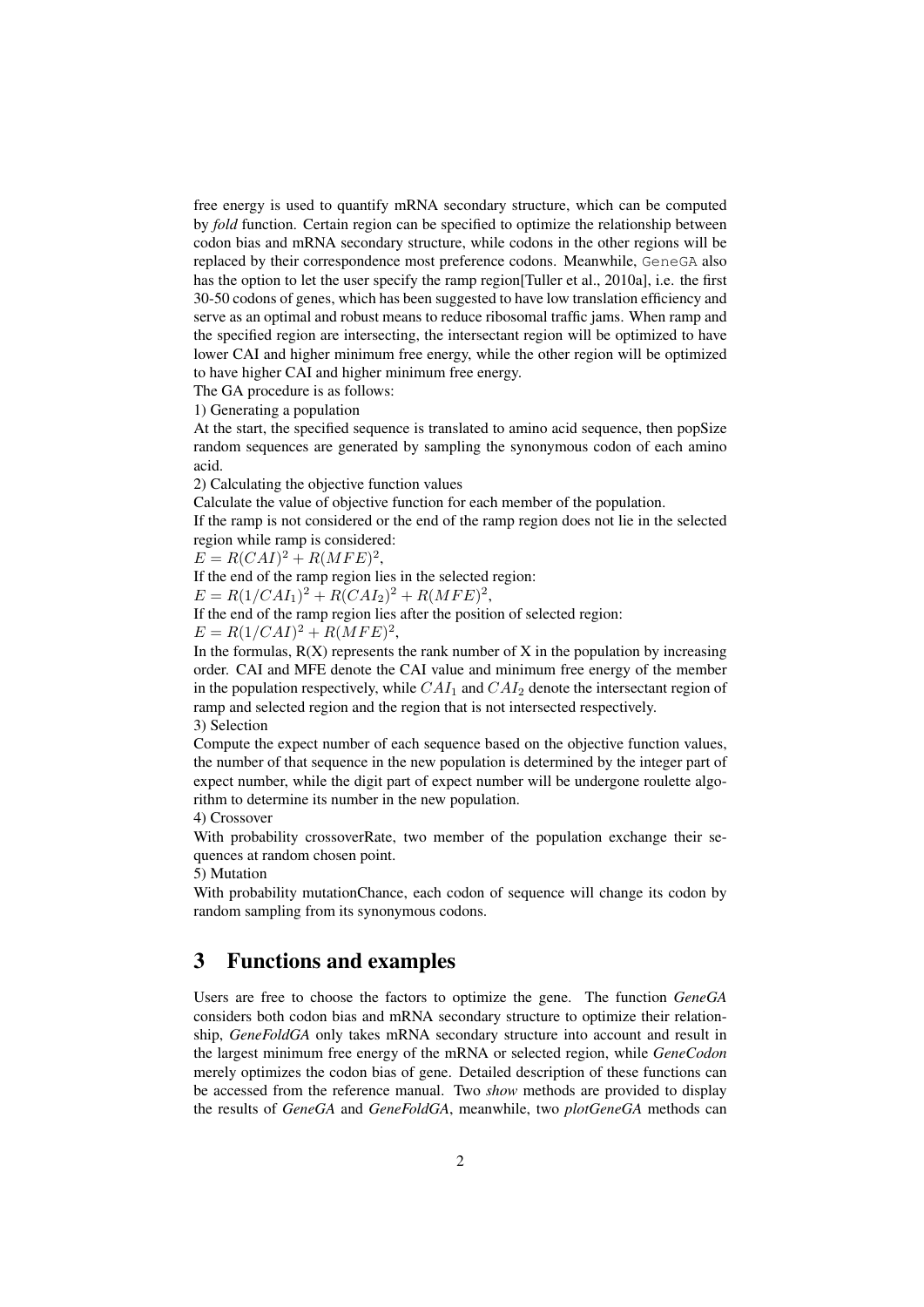be used to visualize the variation of optimized and mean overall evaluation values and variable values during the optimizing progress. Moreover, the package also contains *wSet*, which is a data frame with 200 genomes on 64 codons. Users can also compute w table by themselves using specified highly expressed genes of given species or tissue and use the w table by adding it to *wSet*. For example, on the assumption that "EGFP.fasta" is file containing highly expressed gene. By using the following codes, w table can be computed:

```
> library(GeneGA)
> seqfile=system.file("sequence", "EGFP.fasta", package="GeneGA")
> aa=read.fasta(seqfile)
> rscu=uco(unlist(aa), index="rscu")
> w_value=rscu # w_value is the w table we need computing
> names(w_value)=names(rscu)
> names=sapply(names(rscu), function(x) translate(s2c(x)))
> amino=hash()
> for(i in unique(names)){
+ amino[[i]]=max(rscu[which(names==i)])
+ }
> for(i in 1:length(names)){
+ w_value[i]=rscu[[names(rscu)[i]]]/amino[[translate(s2c(names(rscu)[i])]
+ }
```
Taking Enhanced Green Fluorescent Protein(EGFP) as an example, we use *GeneGA* to optimize EGFP by both considering its codon bias and mRNA secondary structure. The procedure is as follows:

1) Input the gene sequence. Users can input the sequence as string directly or read the sequence of fasta format, take fasta format sequence as example:

```
> seqfile=system.file("sequence", "EGFP.fasta", package="GeneGA")
> seq=unlist(getSequence(read.fasta(seqfile), as.string=TRUE))
```
2) Implementation of the *GeneGA*, the region is specified between 1 and 60. It should be noted that the designated region must be a multiple of three and in accordance with the ORF(Open reading frame) of gene. Users can also optionally add the regulatory segment before the start codon or design ramp region by using frontSeq or ramp parameters. Meanwhile, the parameters controling the Genetic algorithm processes, such as popSize, iters, crossoverRate and mutationChance, can be flexibly adjusted to archive ideal results. Generally, longer region needs larger popSize and iters, while larger crossoverRate and mutationChance can archive a sooner convergence of results.

```
> GeneGA.result=GeneGA(sequence=seq, popSize=40, iters=150, crossoverRate=0.3,
```
3) Display the results and plot the variation of optimized and mean overall evaluation values and variable values during the optimizing progress. The *show* method will display the first three distinctive and optimum sequences, as well as their overall evaluation values, CAI values and minimum free energys. The *plotGeneGA* method can visualize the variation of optimized and mean overall evaluation values and variable values during the progress that genetic algorithm performed.

> show(GeneGA.result)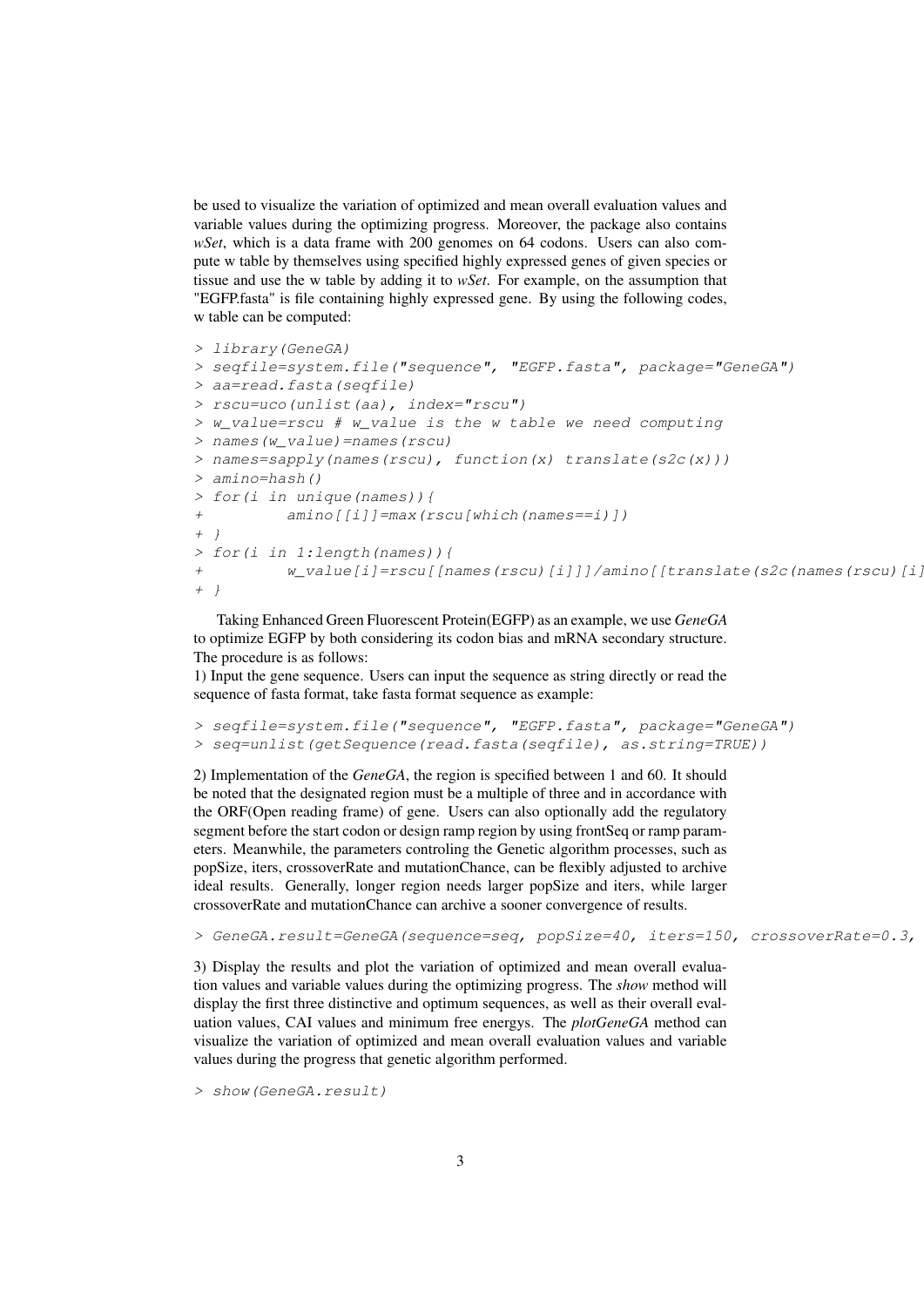| GA Settings:                  |          |
|-------------------------------|----------|
| Population size               | $= 40$   |
| Number of Generations = $150$ |          |
| crossoverRate                 | $= 0.3$  |
| Mutation Chance               | $= 0.05$ |
|                               |          |

evaluaton value = 2890 free energy  $= -6.4$ CAI value = 0.6911749

ATGGTTTCTAAAGGCGAAGAACTGTTCACTGGTGTTGTACCTATCCTCGTTGAACTGGACGGTGACGTTA ACGGTCACAAATTCTCTGTTTCTGGTGAAGGTGAAGGTGACGCTACCTACGGTAAACTGACCCTGAAATT CATCTGCACCACCGGTAAACTGCCGGTTCCGTGGCCGACCCTGGTTACCACCCTGACCTACGGTGTTCAG TGCTTCTCTCGTTACCCGGACCACATGAAACAGCACGACTTCTTCAAATCTGCTATGCCGGAAGGTTACG TTCAGGAACGTACCATCTTCTTCAAAGACGACGGTAACTACAAAACCCGTGCTGAAGTTAAATTCGAAGG TGACACCCTGGTTAACCGTATCGAACTGAAAGGTATCGACTTCAAAGAAGACGGTAACATCCTGGGTCAC AAACTGGAATACAACTACAACTCTCACAACGTTTACATCATGGCTGACAAACAGAAAAACGGTATCAAAG TTAACTTCAAAATCCGTCACAACATCGAAGACGGTTCTGTTCAGCTGGCTGACCACTACCAGCAGAACAC CCCGATCGGTGACGGTCCGGTTCTGCTGCCGGACAACCACTACCTGTCTACCCAGTCTGCTCTGTCTAAA GACCCGAACGAAAAACGTGACCACATGGTTCTGCTGGAATTCGTTACCGCTGCTGGTATCACCCTGGGTA TGGACGAACTGTACAAATAA

|             | evaluaton value = $1810$ |               |
|-------------|--------------------------|---------------|
| free energy |                          | $= -6.4$      |
| CAI value   |                          | $= 0.6437378$ |

ATGGTTTCTAAAGGCGAAGAACTGTTCACTGGTGTTGTACCTATCCTCGTTGAGCTGGACGGTGACGTTA ACGGTCACAAATTCTCTGTTTCTGGTGAAGGTGAAGGTGACGCTACCTACGGTAAACTGACCCTGAAATT CATCTGCACCACCGGTAAACTGCCGGTTCCGTGGCCGACCCTGGTTACCACCCTGACCTACGGTGTTCAG TGCTTCTCTCGTTACCCGGACCACATGAAACAGCACGACTTCTTCAAATCTGCTATGCCGGAAGGTTACG TTCAGGAACGTACCATCTTCTTCAAAGACGACGGTAACTACAAAACCCGTGCTGAAGTTAAATTCGAAGG TGACACCCTGGTTAACCGTATCGAACTGAAAGGTATCGACTTCAAAGAAGACGGTAACATCCTGGGTCAC AAACTGGAATACAACTACAACTCTCACAACGTTTACATCATGGCTGACAAACAGAAAAACGGTATCAAAG TTAACTTCAAAATCCGTCACAACATCGAAGACGGTTCTGTTCAGCTGGCTGACCACTACCAGCAGAACAC CCCGATCGGTGACGGTCCGGTTCTGCTGCCGGACAACCACTACCTGTCTACCCAGTCTGCTCTGTCTAAA GACCCGAACGAAAAACGTGACCACATGGTTCTGCTGGAATTCGTTACCGCTGCTGGTATCACCCTGGGTA TGGACGAACTGTACAAATAA

evaluaton value = 1746 free energy  $= -6.4$  $CAI$  value =  $0.6429441$ 

ATGGTTTCTAAGGGCGAAGAACTGTTCACTGGTGTTGTACCTATCCTCGTTGAACTGGACGGTGACGTTA ACGGTCACAAATTCTCTGTTTCTGGTGAAGGTGAAGGTGACGCTACCTACGGTAAACTGACCCTGAAATT CATCTGCACCACCGGTAAACTGCCGGTTCCGTGGCCGACCCTGGTTACCACCCTGACCTACGGTGTTCAG TGCTTCTCTCGTTACCCGGACCACATGAAACAGCACGACTTCTTCAAATCTGCTATGCCGGAAGGTTACG TTCAGGAACGTACCATCTTCTTCAAAGACGACGGTAACTACAAAACCCGTGCTGAAGTTAAATTCGAAGG TGACACCCTGGTTAACCGTATCGAACTGAAAGGTATCGACTTCAAAGAAGACGGTAACATCCTGGGTCAC AAACTGGAATACAACTACAACTCTCACAACGTTTACATCATGGCTGACAAACAGAAAAACGGTATCAAAG TTAACTTCAAAATCCGTCACAACATCGAAGACGGTTCTGTTCAGCTGGCTGACCACTACCAGCAGAACAC CCCGATCGGTGACGGTCCGGTTCTGCTGCCGGACAACCACTACCTGTCTACCCAGTCTGCTCTGTCTAAA GACCCGAACGAAAAACGTGACCACATGGTTCTGCTGGAATTCGTTACCGCTGCTGGTATCACCCTGGGTA TGGACGAACTGTACAAATAA

> plotGeneGA(GeneGA.result, type=1)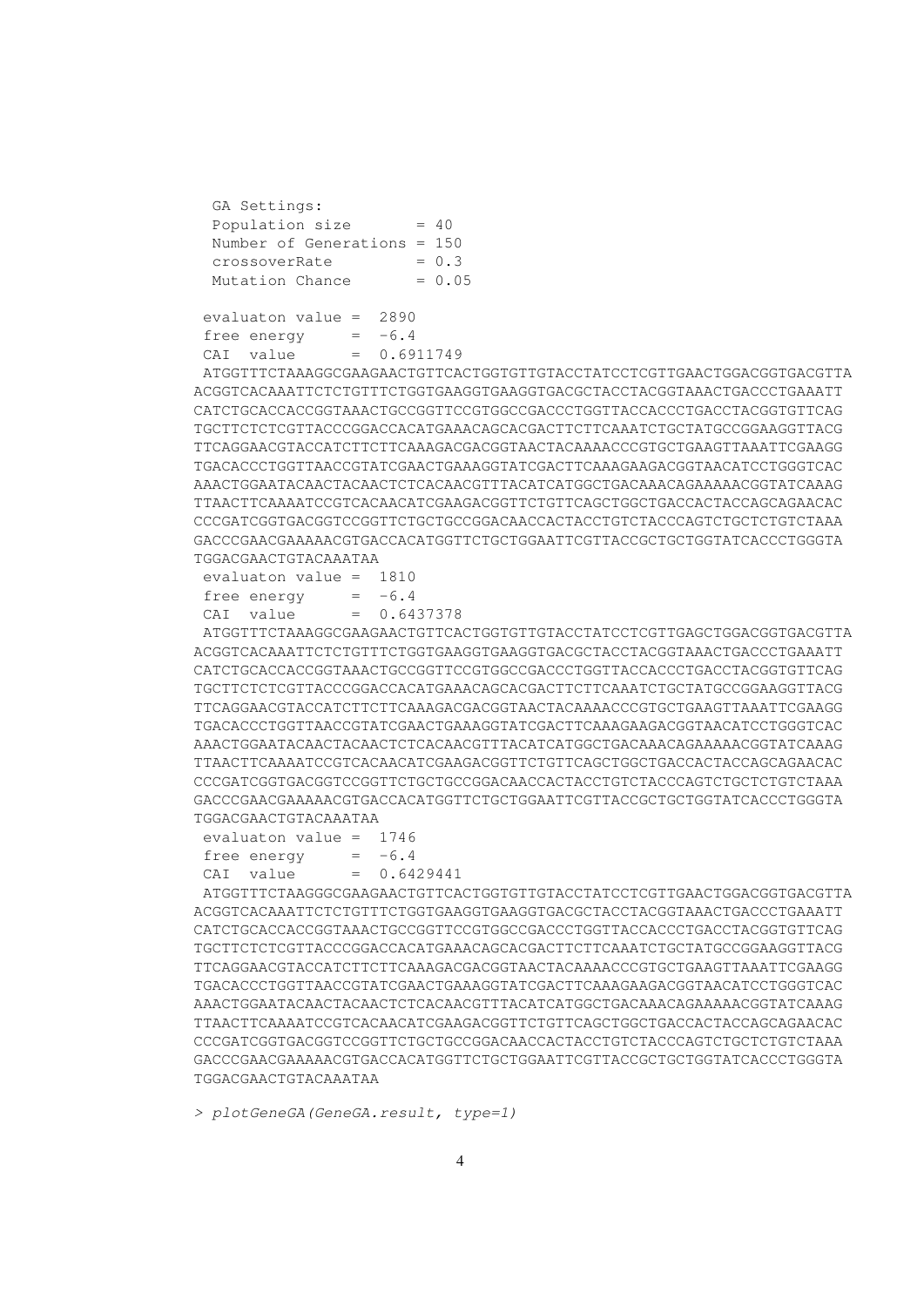

> plotGeneGA(GeneGA.result, type=2)



> plotGeneGA(GeneGA.result, type=3)